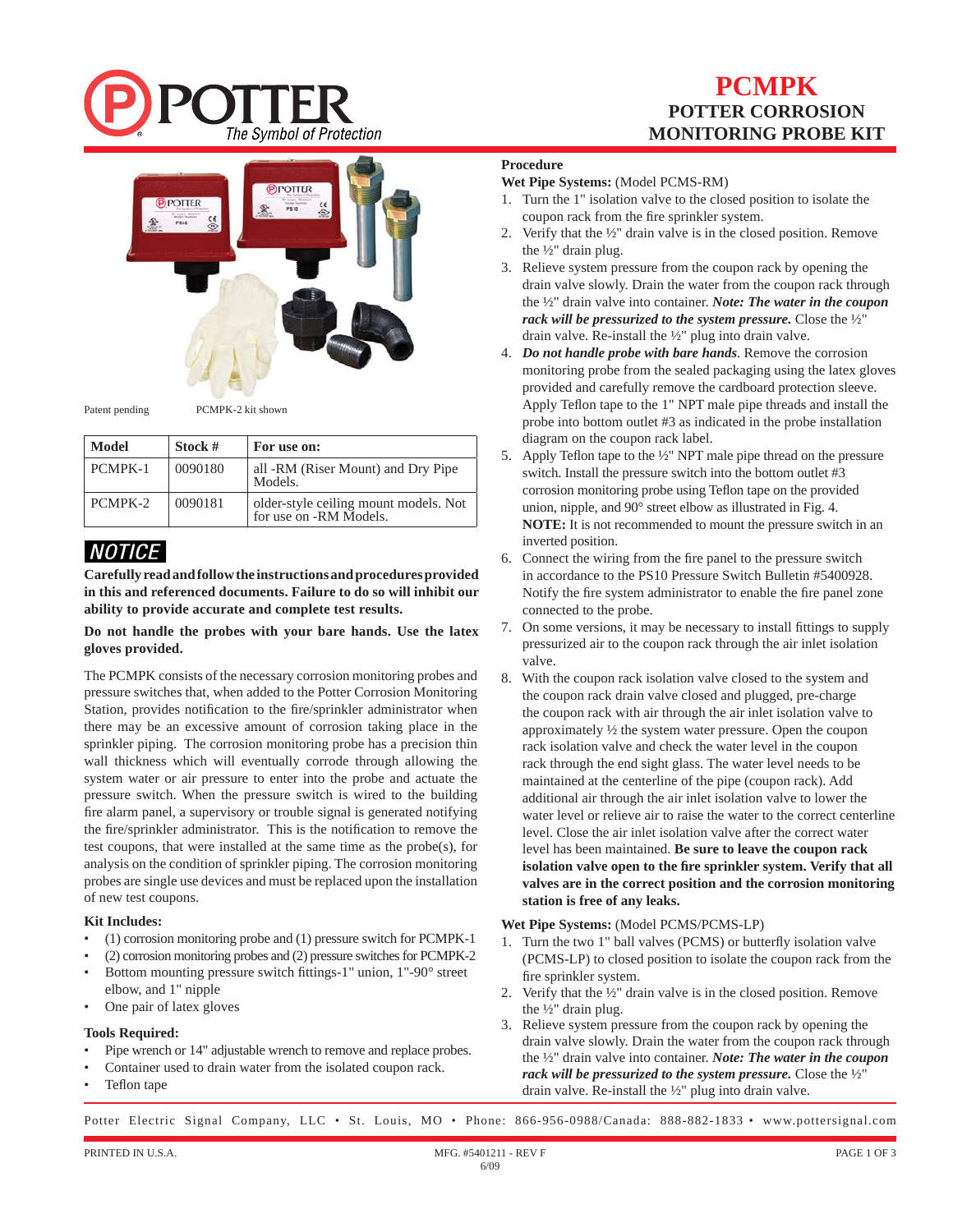# The Symbol of Protection

## **PCMPK POTTER CORROSION MONITORING PROBE KIT**

- 4. **Do not handle probes with bare hands.** Remove the corrosion monitoring probes from the sealed packaging using the latex gloves provided and carefully remove the cardboard protection sleeve. Apply Teflon tape to the 1" NPT male pipe threads and install the probes into top outlet #3 and bottom outlet #6 as indicated in the probe installation diagram on the coupon rack label.
- 5. Apply Teflon tape to the  $\frac{1}{2}$ " NPT male pipe thread on the pressure switches. Install a pressure switch directly into the top outlet #3 corrosion monitoring probe. It is recommended that a union connection be added for easier future probe replacement (eliminates the need for the pressure switch wiring to be disconnected during probe replacement). If ceiling clearance is an issue with the top mounted pressure switch, it can be hard piped up to three feet away. Install a pressure switch into the bottom outlet #6 corrosion monitoring probe using Teflon tape on the provided union, nipple and 90° street elbow as illustrated in Fig. #2 or Fig. #3

**NOTE:** It is not recommended to mount the pressure switch in an inverted position.

- 6. Connect the wiring from the fire panel to the pressure switch in accordance to the PS10 Pressure Switch Bulletin #5400928. Notify the fire system administrator to enable the fire panel zone connected to the probe. This zone should be identified as a supervisory or trouble zone, not an alarm zone.
- 7. **Verify that the isolation valve(s) are in the open position and the corrosion monitoring station is free of any leaks. Be sure to leave the coupon rack isolation valve(s) open to the fi re sprinkler system.**

### **Dry Pipe Systems:** (Model DPCMS/DPCMS-RM/PCMS-RM)

1. Notify the fire system administrator and close the system control valve. Shut down the supervisory air supply and relieve system air pressure through the inspectors test valve. **NOTE:** When using the DPCMS-RM or PCMS-RM, it may not be necessary to relieve air pressure from the entire system. The PCMS-RM has a drain valve to vent pressure. Use extreme care to loosen a fitting in the DPCMS-RM to relieve pressure.

### **Fig. 2 PCMS Assembly**



- 2. *Do not handle probe with bare hands*. Remove the corrosion monitoring probe from the sealed packaging using the latex gloves provided and carefully remove the cardboard protection sleeve. Apply Teflon tape to the 1" NPT male thread on the probe and install the probe into the bottom outlet as indicated in the probe installation diagram on the coupon rack label.
- 3. Apply Teflon tape to the  $\frac{1}{2}$ " NPT male pipe thread on the pressure switch. Install the pressure switch into the bottom Outlet #4 corrosion monitoring probe using Teflon tape on the provided union, nipple, and 90° street elbow. **NOTE:** It is not recommended to mount the pressure switch in an inverted position.
- 4. Connect the wiring from the fire panel to the pressure switch in accordance to the PS10 Pressure Switch Bulletin. Notify the fire system administrator to enable the fire panel zone connected to the probe. This zone should be identified as a supervisory or trouble zone, not an alarm zone.
- 5. Place the system back in service.
- Verify that all valves are in the proper position and the corrosion monitoring station is free of any leaks. *Be sure to leave the coupon rack isolation valve(s) open to the fire sprinkler system.*

### **Fig. 1 Corrosion Monitoring Probe**